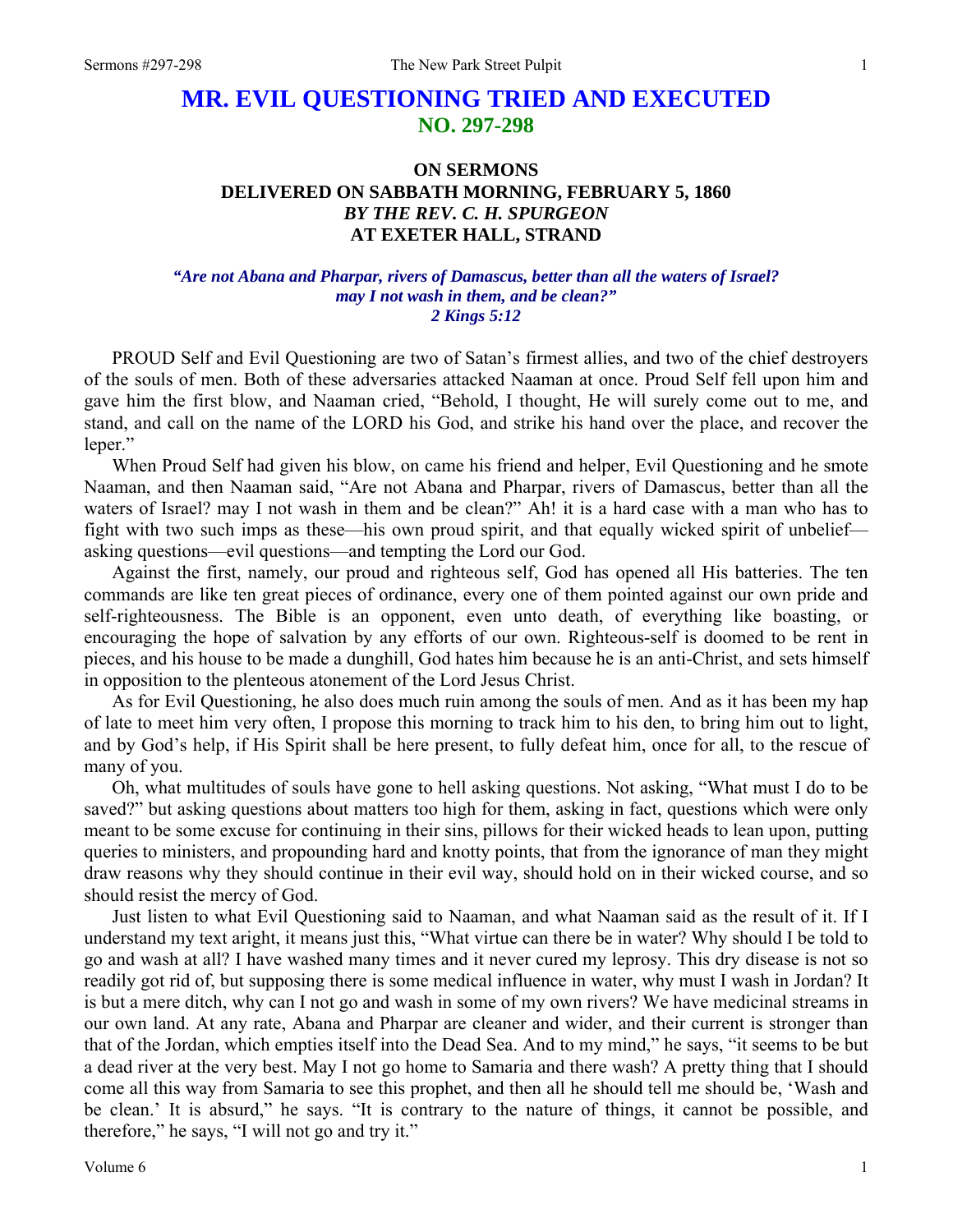This you see, was Evil Questioning. What business was it of Naaman's whether there was any medicinal powers in the water or not? What concern was it to him whether Abana or Pharpar were better or worse than Jordan? he need have nothing to do but with the simple command—"Go, wash in Jordan seven times, and thou shalt be clean." 'Twas his to obey, not to question. 'Twas his to fulfill the command, not to inquire into its philosophy.

Now, what Evil Questioning said to Naaman, *that* he has said to many of you, my hearers. I know there are some of you who are even today harboring this arch-traitor. I pray that God by His grace may find him out this morning, that we may turn him out of your hearts.

I shall try, first of all, to *detect this old Mr. Evil Questioning*. When we have found him out, I shall try *to describe him to you* so that you may know him the next time you meet him. Then, when we have described him, we will bring him out, and by God's help we will *execute him,* and when we have done that, I shall propose to you that we *kill all his children,* for they are a very large family. If we may believe John Bunyan, there are some nine or ten of them, and all of them the picture of their old father. I hope we shall have grace to put an end to them as well as the parent.

**I.** First then, let us DETECT OLD MR. EVIL QUESTIONING.

He does not go by that name in the world. When he was brought up to be tried as a traitor, he had the impudence to tell the Judge that his name was not *Evil Questioning* at all. "My Lord," he said, "my proper name is *Honest Inquiry,* not Evil Questioning. There may be a man of the name of Evil Questioning, but I am not that person at all, and I hope it will never become a sin for a man to make an honest inquiry and freely to ask the ground of any truth that is propounded to him. For, my Lord, if we are to take things upon mere credence, matters of faith upon the witness of men, indeed we shall soon make great fools of ourselves. My name is 'Honest Inquiry,' my Lord, and I think myself to be a very honest citizen."

Since Evil Questioning goes by that name then, and you will not, therefore, readily detect him. I must take you round to see if we can find him out by his speech, for it is not by his name, but by his prating, that you may know this fellow.

Now, Lord Will-be-will, according to John Bunyan, in his allegory of the Holy War, kept an officer called Mr. Diligence, who used to go about listening under people's windows, catching every word he heard, and then he would bring to his Lord, intelligence if any traitor were harbored within the gates.

Let me play the part of Mr. Diligence and we will listen a moment or two while we hear old Mr. Evil Questioning talk. He is a ready fellow, he can talk upon almost any subject, I heard him the other day preach a sermon upon doctrine. He had been hearing a Calvinist minister. This minister had preached the truth as it is in Jesus, and he had earnestly exhorted him to lay hold on Christ Jesus, but Mr. Evil Questioning put it thus—

"Now, if there are so many to be saved, and there are a certain number of people that are not to be saved, then it can make no difference to me, I had better leave it as it is, for if I am to be saved, I shall be saved, and if I am not to be saved, I shall not be saved. Besides," said he, "it is irresistible grace that saves men. Now, if God sends that grace into my heart, then I shall be saved, and if He does not, why I cannot do anything, and therefore I may as well sit still as try and do anything you know. I hear the minister say that faith and repentance are the gift of God, well, if they are the gift of God, how inconsistent he was to exhort me to believe and repent. The man does not understand logic. I shall not believe, I shall not repent. For, do you not see that it does not stand to reason that I should try to do either the one or the other, because they are both the gift of God?"

Thus the man satisfied himself, and while I heard him talking, I thought to myself, "I know you, Mr. Evil Questioning, well, and I know your father too, you are a descendant of the old fellow that was hanged in Bad Street, in old Bunyan's time, and I only wish I had the hanging of you again."

He went another day to hear an Arminian preacher. He heard this preacher talking about the universal love and the universal mercy of God, and this minister exhorted him to lay hold on Christ. But Mr. Evil Questioning is like a spider, he can suck gall out of any flower, so he went home and he said—

2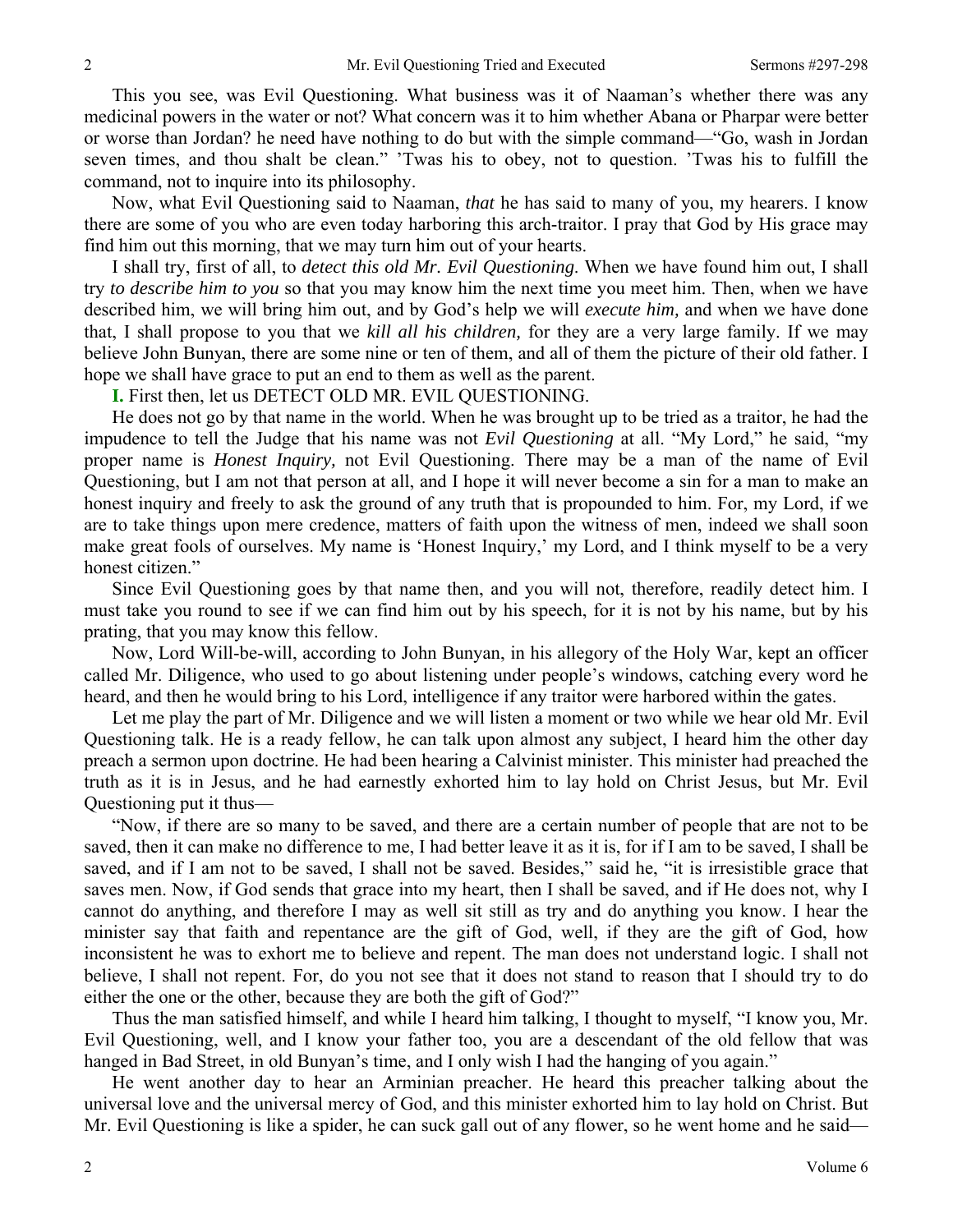"Well, if God is so infinitely merciful, then my sins are very little things indeed. I need not make all this fuss and bother about them. I will just go on in them, and no doubt, God will not be hard with me at the last, but will just forgive those sins off-hand, whether I believe or not. And besides," said he, "His mercy is so lasting, that when I come to die I will just say, 'Lord, have mercy upon me,' and then I shall enter into the kingdom of heaven as well as the best of them. And what is the use of that man exhorting me to believe and to repent, for he told me I might fall from grace? I might as well not begin, as begin now, presently to leave off, so I will wait till the end of my life before I begin, and then I shall run the less risk of falling from grace afterwards."

Thus he reasoned with himself. Now whenever you hear that kind of argument, you may know at once there is a traitor there. You have discovered him. That is old Mr. Evil Questioning. Do not lose a moment, run straight up to your chamber and tell the Lord that you have found out a traitor, ask Him to send at once a warrant after him, to arrest the fellow who is doing the utmost he can to destroy your soul.

Sometimes this gentleman does not preach a doctrinal sermon but it is a practical one. I heard him the other day declaiming thus, "I do not go to any place of worship nowaday, for to tell the truth, there is such a variety of sects and parties, and one kind of Christian finds fault with another kind, that they are not agreed among themselves, I do not mean to go and listen to them or to pay any attention to them while they are so divided and so bigoted. Besides," he said, "look at the Christians, they are no better than other people, I dare say, their best ministers, if we could catch them in a corner, are not at all superior to the rest of mankind, and as to common professors, why I lost ten pounds the other day to one of them who is a deacon. They are not a whit superior to the rest of mankind, I am sure therefore, I shall not think about religion at all, it is all a farce and a lie. Why should I consider it? I will have nothing to do with it."

There is the traitor again. At other times this man will find out some poor, lean, half-starved Christian, who has but little grace and very great misery, and he begins to talk thus. "There are your Christians, see what moping folks they are! How miserable! I never saw such a set of people in my life. Why if I were to go and listen to their minister I should drown myself in a month, they are such miserable wretches. As for me, *I* say let us *hope* well and *have* well, let us live merrily while we may, and if we must ever think about these serious things, let us put it off to the last."

Have you never heard that gentleman? Ah, my hearers, there are some of you who have got him in your hearts, and I am only describing what you have often said to yourselves, or if I have not as yet hit upon the precise discourse of old Mr. Evil Questioning, yet I think I have tracked out some of his haunts.

Does he not often give a tap at your door and you say, "Come in, friend *Questioning,* I have a little matter to talk over with you. The minister has given me a little trouble in my conscience, come and see if you cannot put a plaster over the wound, so that I may go on in my sins comfortably, and be relieved from the troublesome necessity of changing my life and becoming a Christian."

Sometimes this old fellow, *Evil Questioning* goes further and tries, as he says, to lay the axe at the root of the thing. "Why," he says, "this doctrine of the atonement, this salvation by the blood of Christ, I have only just this to say about it, that a rational man cannot believe it at all. It is positively ridiculous to think of a man being saved by the righteousness of somebody else, let the Methodist believe it, I shall not. There is no reason in it."

Then, he begins to ask questions about the atonement, and proceeds to questions about the decrees, questions about inscrutable matters, questions about effectual calling, about total depravity, and the like, and so he runs through the whole scale of Gospel truths and Bible revelations, stopping at each one and asking a question that he may find in each some apology for disobeying God, some excuse for not yielding up his whole heart to Christ, and *now* believing in Him that died to save the souls of men.

I think, however, I need not give you a more accurate description than I have done of this archdestroyer. In fact, it were utterly impossible for me to describe to you all his speeches. There is no subject which he will not handle. He is so glib of tongue and he has such sophistry of argument, that he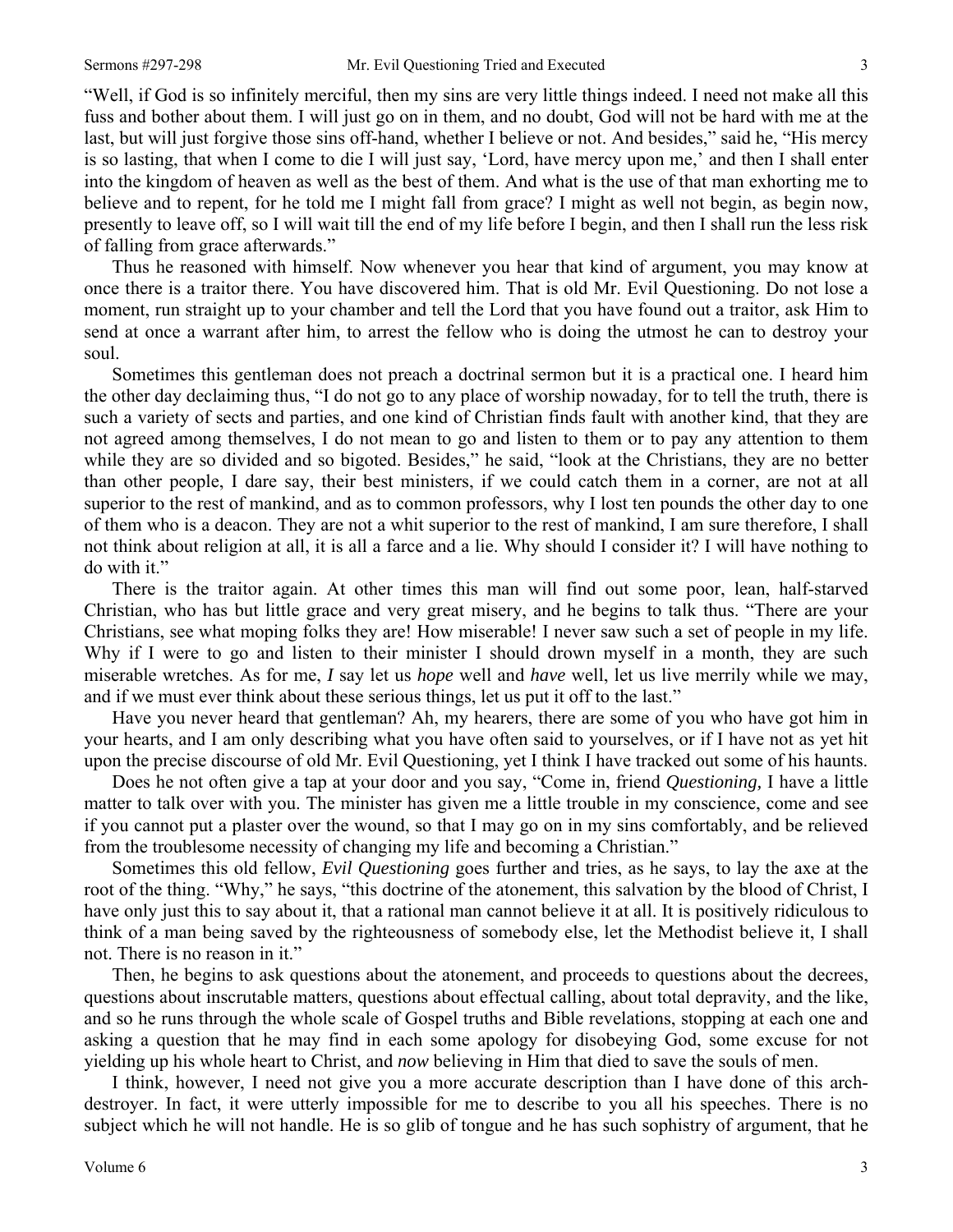will often persuade a man to believe that the worse is the better reason, and make a man imagine that he is not only excusable, but even commendable, for not being a Christian, and giving up his heart to Christ.

Oh! if I could but see this Evil Questioning buried seven fathoms deep, I should feel I had an easy work to do in preaching the Gospel, but alas! when I have been the most earnest, my hearers have raised a question on the discourse, instead of yielding obedience to its precepts, and when I have sought to explain the doctrine and lay it down by the rule of the Word, I find instead of producing conviction, that one and another will be questioning the orthodoxy or the heterodoxy of it. No fruit is brought forth because you suffer not the seed to enter into your hearts, there to work effectually to the saving of your souls.

Oh, fools and slow of heart, to be forever asking questions while time is flying, and men are dying, and hell is filling—to be questioning when there is but a step between you and death—to be trying to un-riddle mysteries and to unravel secrets when you are on the borders of the tomb and your souls may soon be required of you.

Oh, fools, I say, and slow of heart, but surely so you will be to the end of the chapter, unless sovereign grace shall open your eyes to see in the face of this Mr. Evil Questioning the marks and lineaments of a child of Satan, and unless God shall give you grace to turn him out of doors, to expel him instantly, and have no more to do with him as long as you live.

But do you know while I was going my rounds this morning looking after Mr. Evil Questioning, I happened to stop at the door of a house that had the blood-mark over the lintel, and I was very much surprised to hear a voice just like old Mr. Questioning's inside that house. I could not believe my own ears, but I saw my own name on the door, and so I thought I might venture to enter and lo, I found this old villain sitting at my own table, and what do you think he was saying? Why he was talking like this— "God has promised that you shall hold on your way, but then you have so many temptations you cannot. He has promised to bless your ministry, but then the hearts of men are so hard, you might just as well give up preaching."

He began to question the promises and asked how they could be fulfilled, and was beginning to make me question the vitality of my own religion. "Get you gone, sir, I will have nothing to do with you, and if I meet you again I hope by the grace of God I shall be able to heave a stone that shall sink deep in your old crazy pate. Begone, sir, and have nought to do with me. With the child of God you are a hated intruder. Who am I that I should question the Almighty? Who is the finite that he should ask the Infinite where is His power to fulfill His promise? No, my God:

> *"I trust the all-creating voice, And faith requires no more."*

**II.** Having thus detected Mr. Evil Questioning, we will go on to DESCRIBE HIM.

Mr. Evil Questioning often boasts that he is the child of Human Reason, but I will let you know a secret or two about his parentage. Mr. Human Reason was once a very respectable man. He had a country seat in the gardens of paradise, and he was then great and honorable. He served his God with all his might, and many a great and marvelous thing did he discover for the good of mankind, at that time he had a family, and they were all like himself, right good and loyal. But after the fall, this man married again, and he took to himself one called Sin to be his partner, and this old Evil Questioning was one that was born after the fall. He does not belong to the first family at all.

The first family was not so numerous as the last. There was one called Right Judgment born at that time. I hope he is still alive, and I believe he is. But the second family was black and of tainted blood. They did not take at all after the father, except in one point, that at the time of the fall Mr. Human Reason lost his country seat at paradise, and together with the rest of the servants of Adam fell from his high estate and became perverted and depraved.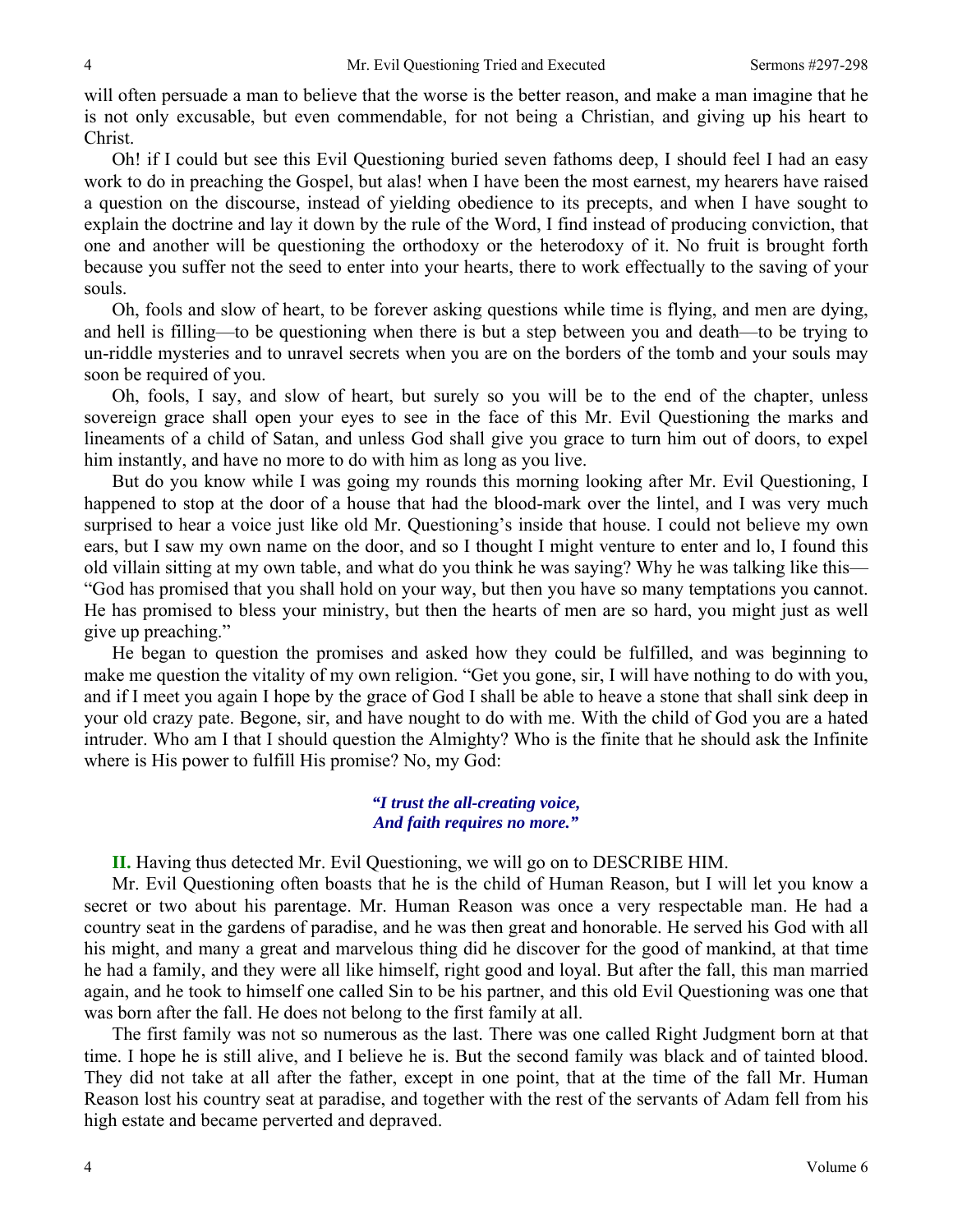His children are like him in their depravity, but not in their power of reasoning. They take after their mother, and they always have a predilection for sin, so that they "put darkness for light and light for darkness, bitter for sweet and sweet for bitter." The old gentleman never mentions his mother's name if he can help it. He always likes to boast that he is a lineal descendant of Human Reason, and so indeed he is, but he is a descendant of fallen Human Reason, not of Human Reason as it was in its glorious perfection.

Now, all the powers of Adam were by the fall spoiled and ruined. They are there, but their bias was turned from that which is good to that which is evil, and now reason is not a trustworthy guide. Enlightened by the Spirit of God it *can* judge righteous judgment, but unenlightened and uninstructed, its bias is towards that which shall excuse man in his rebellion, which shall dishonor God, and which shall seek to raise the human race in proud rebellion against their Lord and Master.

Understand then, that the parentage of Evil Questioning lies here, man's perverted reason meets with man's love of sin, and these twain do join to bring forth these evil questions. It is not your reason that makes you talk against God, except it be your perverted reason. It is your love of sin that sets your reason on the wide-awake watch to try and discover some difficulty, and to make that a pretense why you should not be obedient to the heavenly command.

Do not believe yourself when you repeat the tale told you by Satan, that you are only making honest inquiries—do not believe it for a minute. The honest inquiry is content with "It is written," and there it stops. Besides, if not content with this, the truth of the Bible is proved by the most conclusive logic. It is proved too by arguments against which all the gates of hell can never prevail. There are many excellent works which have been written, and all the arguments of modern skeptics have been refuted a thousand times over. Every objection that man can make has been already broken in pieces, and if a man be honest in his inquiries, he cannot long remain an unbeliever.

Do not believe that your questioning springs from honesty, but be honest with yourself, and acknowledge this, that you do not love the Gospel because it is too difficult for you—it wants you to give up sins that you love too much, to renounce them, and because of this, you begin to question its truth. If it did not come upon you so sorely, and deal with you so summarily, you would believe it.

But because it will have you give up your sins, you go in quest of a doubt, and put in plea after plea to gain time and hold on with the world. Though you do not doubt the justice of the law, or the truth of the Gospel, you vexatiously question both. And yet you know very well that it is beyond your questioning, for it is the eternal verity of the Eternal God.

I have thus described the old man's parentage, shall I now tell you where he had his education? After Mr. Evil Questioning was born, he was put in the school of that old schoolmaster who has taught a great many of you—Mr. Worldly Wiseman, and this Mr. Worldly Wiseman used to make him read out of a book called "Human Maxims," and this man has learned all the logic-art of that book of "Human Maxims"—a book very much patronized by the sacred consistory of hell. They greatly delight in it, and would have it spread everywhere, and they would even have the prophets of God bow their knee to this Baal, and take "for doctrines the commandments of men."

No wonder therefore, that being bad at first, and essentially vicious, this education was just suited to develop his powers, and he has gone from bad to worse, till he has been known at times to question the very existence of a God, the immortality of the soul, the truth of the Bible, the divinity of Christ, in fact, he has questioned everything which can be dear to a true-hearted man, every truth which can sustain the soul in the midst of its troubles, and give it light in its seasons of darkness.

And now to come nearer still to him. I have told you his parentage and education now as to his character. If you notice this man, it is only his talking that will strike you, and you will observe this about his talk, that he speaks about things of religion in a very different style from what he thinks about things of the world. If you meet him and he is buying or selling, he talks very rationally indeed, but when he comes to make excuses for himself and tell you why he is not converted, he talks like a fool, as he is. He would not himself act in the world upon the theories that he adopts in religion.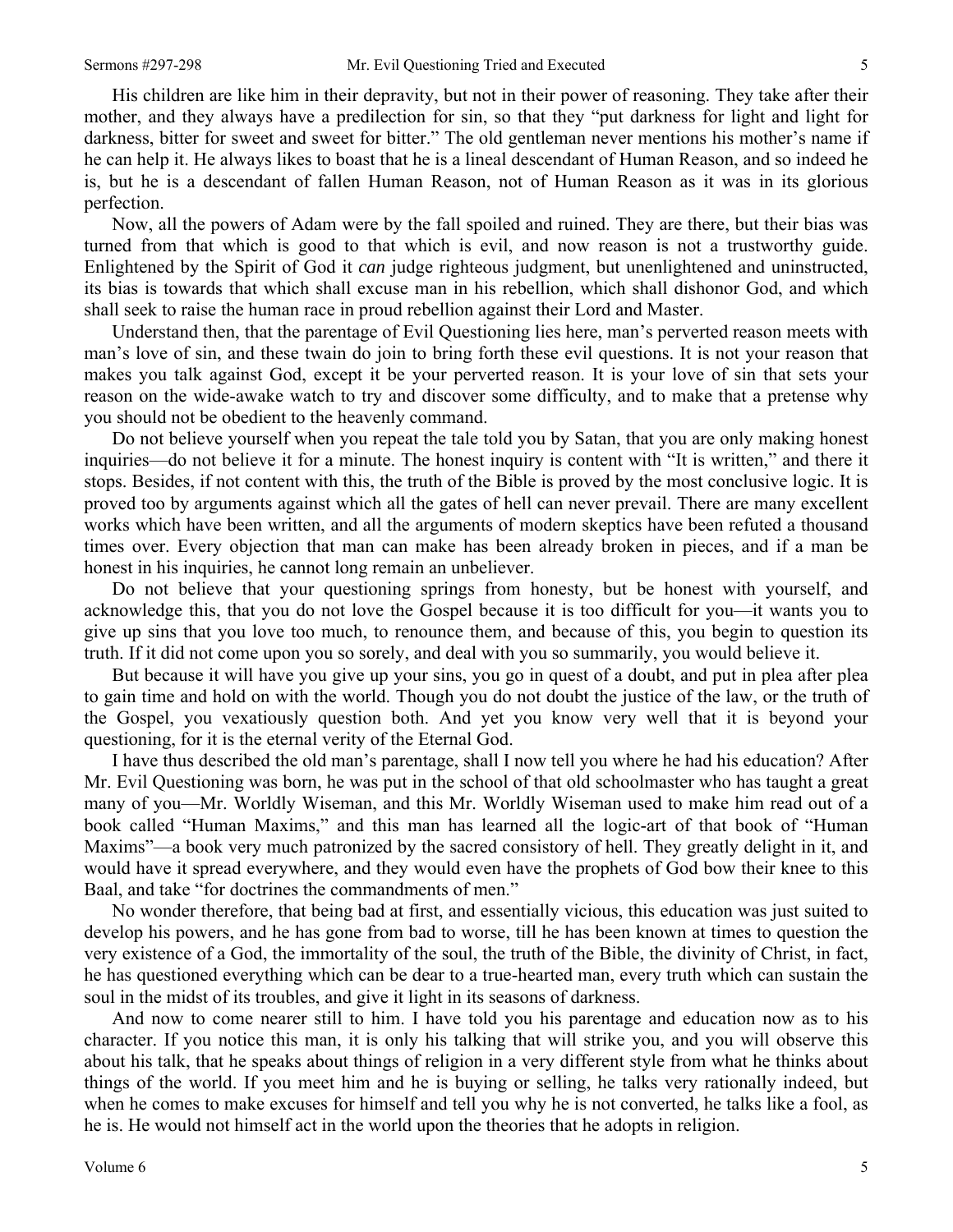Did I not tell you that I heard him say once, that because God had decreed therefore he would do nothing? Now you would expect to find him, if he were honest in what he said, going out into the world and folding his arms and saying, "Now, if I am to get rich I shall get rich, and so there is an end of it, and if I am not to get rich I shall not get rich, and therefore I shall not work." No, he is as busy as a bee when he is about the things of the world, and yet he is as idle as possible when he is meddling with the things of Christ.

This same man, if he has a field to sow, he knows very well that if God has ordained a harvest there will be a harvest—but he sows for all that. He can understand in his business how free-agency is quite consistent with divine sovereignty. He understands when he is abroad how the decree of God does not at all limit the free action of man, but when he comes to matters of godliness with regard to his own soul, then he sees a wonder-full difficulty there. Ah! he sees it because he wants to see it, and a man can see anything he likes to see if he does not want to do a thing that is uncomfortable and unpleasant.

If you want an excuse for going to hell, you can find a thousand, every one as bad as the other, and Mr. Evil Questioning will furnish you with any quantity of them to suit every particular case. He has excuses that will suit the Frenchman and excuses that will suit the Englishman. He has a stock of common excuses just adapted to be sold retail to the poor, and he has many a refined excuse of every shade and color to suit the taste of the rich. No man like him.

If you want to perish, you may do it logically. If you want to go to hell riding on a syllogism, he will assist you. He will give you the most rational and comfortable conveyance if you want to go there. Only go to his shop, he will not keep you a single moment, but serve you across the counter with the most polite bow, and send you on your way rejoicing towards the depths of perdition.

You will thus detect Mr. Evil Questioning, because he uses a logic in spiritual things that he would not use in temporal things. Here is another way by which you may discover him. This man, when he is talking about the Infinite God, always measures Him by the finite rule of man. When God is in the question, who is not to be limited nor to be grasped by our comprehension, he deals as freely with the matter as if it were a mere thing of ells or inches, or of ounces and pounds. Omnipotence he forgets, and omnipresence, and omniscience, and eternity—all these attributes of God he casts away, and he talks to God, and talks about God, as if God were nothing different from the creature that His hands have made.

Have you never heard him say, "How can such a thing be done?" If he did but stop and think, he would know that it is irrational to use the word *can,* when he is speaking of the Omnipotent One. He will often say, "Will such a thing that is promised be accomplished?" If he did but pause, he would recollect that to ask a question as to whether a thing will be done, about a God who is true and faithful, is to put a wicked and blasphemous question. But still he will do it.

He deals with God's promises as if they were the draft-notes of a rogue. He treats God's doctrines as if they were the utterance of a raving maniac. He will deal with substantial verities as if they were frothy dreams, the mere speculations of a deluded brain. Strange villain that he is, he dares to lift his mouth against heaven, and spit his blasphemous questions against the very existence and power of the Most High.

You may know him again by another sign, for he always draws his arguments from exceptions. He meets a miserable Christian—he knows very well that where there is one miserable Christian, there are a thousand happy ones—but then he puts these thousand happy ones behind. It is the one miserable one that he fixes his attention upon.

If he meets with one fallen professor, he knows that there are ten thousand Christians who stand upright in the hour of temptation, and will not bend in the blast of the terrors of the world when they come against him, seeking to turn him from his upright course—but no, he forgets all these, he only thinks of that one hypocrite, or that one professor who was overtaken in an evil hour, and then he makes a syllogism like this—"One Christian has proved to be a hypocrite, therefore, as it is a bad thing to be a hypocrite, I will not be a Christian." Now, what an argument! And yet this satisfies some of you.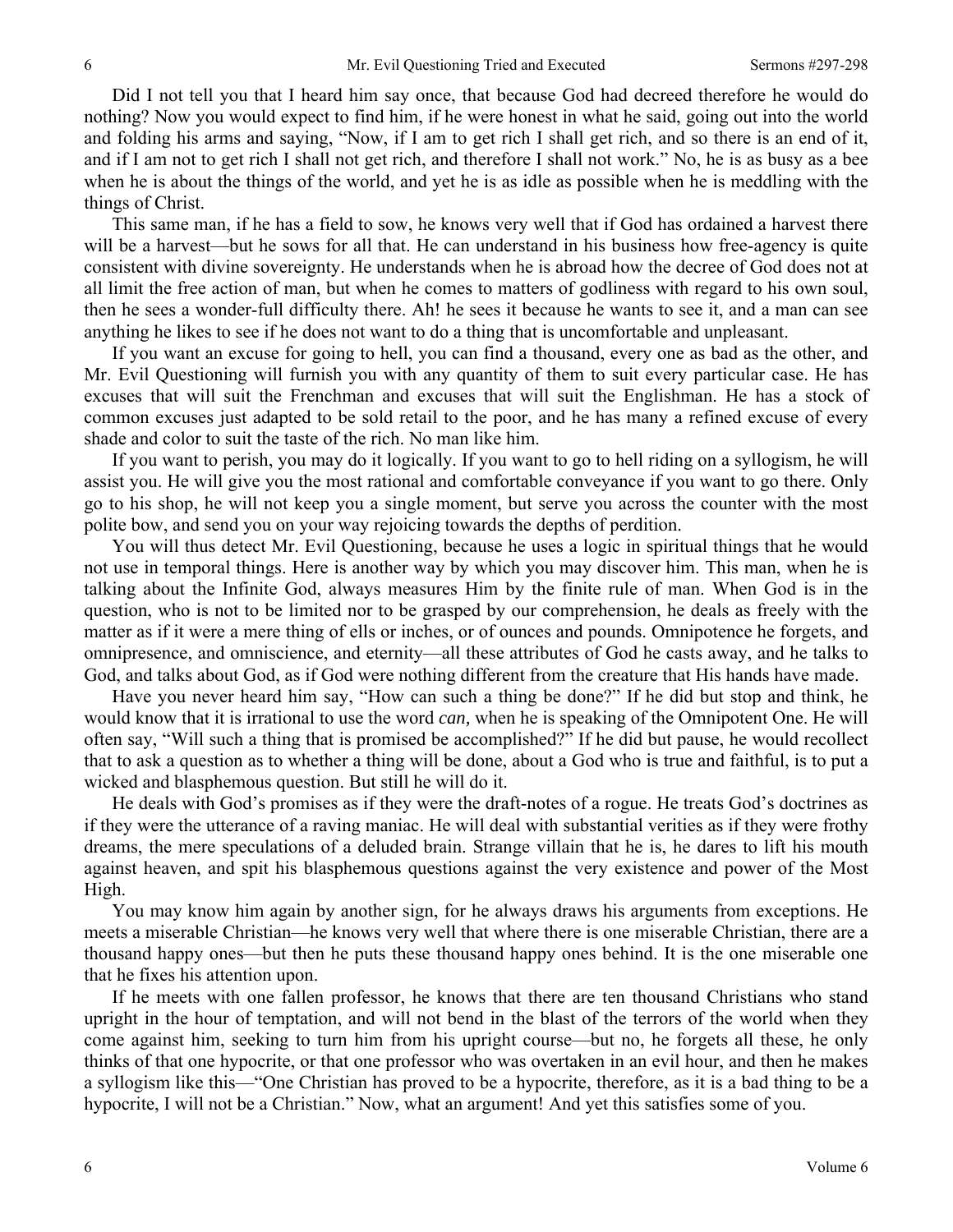There are some of you, when you have been once taken in by a man, will say, "Ah, well! I will never make a profession of religion. So-and-so made a profession, he was a bad one, therefore, I will not have ought to do with it."

Where is the force of this argument? If there are bad Christians, that is a presumption in itself that there are good ones, for if ever you see a bad sovereign in circulation, you may be sure there are some good ones, for if they were all bad we would none of us take any of them. Be sure of it then, the name of Christian would cease to be, unless there were some good ones to keep up the current coin—the real stock in trade—on which the world grows rich.

And suppose they were all bad, is that any reason why you should not be true and honest? If the church were all hypocrites, at least let me be an honest man, and serve my God truly, with all my heart. That is the proper way of reasoning. But Evil Questioning takes exceptions, and considers them as if they were rules, and then from the exceptions draws a deduction which would not be logical, even if they were the rule, but which, seeing it is based upon the exceptions, is without a basis at all, and sinks to the ground as a mere wanton willful falsehood.

I will only keep you one more minute upon this part of my subject. You may always know Mr. Evil Questioning by this one fact, that he invariably draws his conclusions from his wishes. When I have got an argument on hand, and the conclusion is contrary to what I would like it to be, I always think there is more likelihood that my reasoning is correct, but if the conclusion is just what my carnal heart would like it to be, I say I am afraid that my logic was at fault somewhere, for if I draw a conclusion that pleases myself, I ought to be very careful, especially when it is a matter in which my soul is concerned.

We draw Justice with a bandage over her eyes, holding a pair of scales, now, whenever we are trying other people, that is how our justice ought to be meted out, and so it should be when we are trying ourselves. But my dear friends, whenever we try ourselves, we are apt to move the bandage a little up, that the right eye may see just a little, that we may manage to put, somehow or other, a little extra weight in the scale that will favor ourselves.

No man is so partial a judge as the man that is trying his own character. We are very severe with others, but we are very lenient to ourselves, we keep our swords well sharpened for our enemies, but if we do hit ourselves it is with the back of the blade, we never venture to strike deep and we always wish to have a little salve ready, some kind of extenuation. Habitually almost without knowing it we shake hands with ourselves very often and say, "You are not so bad a fellow after all, I thought there was something amiss with you, and so there certainly is, but still there is not so much wrong with you as there is with a great many people, and you are a very respectable individual taking you for all in all."

Now, if that is the conclusion you come to, suspect it, there is a flaw in the logic somewhere. Just look the reasoning through again. Cast that sum up once more, if it comes to this result, "You are rich," cast it up again, here is an extra figure that you have put in, for the right conclusion is, if you are an unconverted man, you are naked, and poor, and miserable. Do not believe the arithmetic or the logic which would bring you to any other conclusion than this.

**III.** Having thus described this old enemy after whom I am in full pursuit, I pause awhile and go on to my third division, which is bringing him out TO EXECUTE HIM.

I must give you a bit from John Bunyan's Holy War, for it is so wonderfully suggestive, and so thoroughly worthy of its quaint author. Mr. Evil Questioning was detected harboring four doubters who had come to attack the town of Mansoul, when he was brought up, the indictment was that he had studied the ruin of the town of Mansoul, that he had feloniously and treacherously harbored four of the king's enemies, and that he had expressed in the hearing of one Mr. Diligence, his wish that there were ten thousand such doubters in Mansoul.

The old fellow when he was brought before the bar, first denied his name, and said his real name was Mr. Honest Inquiry, but when it was proved that he was old Evil Questioning, for Lord Will-be-will in the time of his evil estate had known him very intimately, then the old fellow pleaded "Not Guilty," and he began at once to utter his defense.

7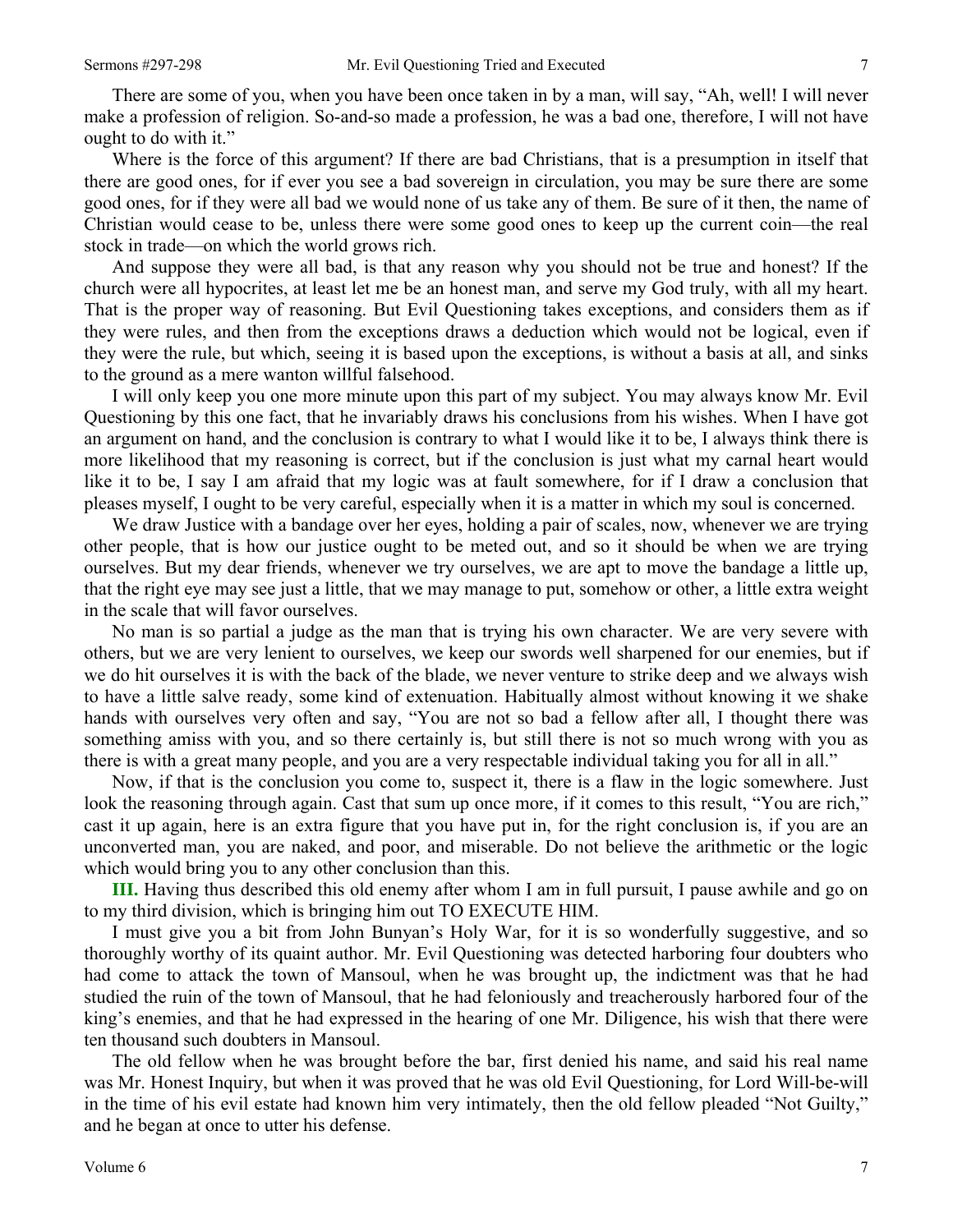"I answer," said Evil Questioning, "the men that came into my house were strangers and I took them in, and is it now become a crime in Mansoul for a man to entertain strangers? That I also nourished them is true, and why should my charity be blamed? As for the reason why I wished ten thousand of them in Mansoul, I never told it to the witnesses nor to themselves. I might wish them to be taken, and so might wish well to the town of Mansoul. I also bid them take heed that they fell not into the Captain's hands, but that might be because I am unwilling that any man should be slain, and not because I would have the king's enemies escape."

So Mr. Evil Questioning was true to his name, he kept on questioning till the verdict was given, the sentence of death pronounced, and carried into execution, for they hanged him, as Bunyan says, opposite the door of his own house at the top of Bad Street. Ah! but I am afraid that he is alive now, still living and going about, I wish therefore to bring him up again to trial, and we will see if we cannot bring some charges against him, we will impanel an honest jury, and I know what the sentence will be, we shall lead him out to execution.

Men and brethren, if you have been making inquiries, instead of saying, "What must I do to be saved?" which is the only allowable question, let me first beg of you to drive out this Evil Questioning, because he is a traitor to the King of heaven. He does not wish your good, but your ill, more than this, he is sent by Satan to prevent your obeying the commands of God, he is come to betray you.

Oh! listen not to his words, though they are smoother than butter, for inwardly they are drawn swords, the drift of all he says is to keep you unreconciled to God. The great end of all he says is to make you wander further and further from the central point of bliss, to make you forsake the cross, to make you follow the devices of your own heart, and so bring upon yourself inevitable destruction.

Oh, I beseech you, drive him out, because he is a traitor to the great King to whom all your allegiance is due. He wants to make you an enemy to God, and to keep you so. Out with him, I pray you. Hang him! Let a straight end be put to him at once, let him no more delude and ruin your souls, and make you persevere in disobedience to God.

And then, again, I beseech you turn him out, for he is a liar. All the conclusions to which he has brought you are false ones, and you know they are. When you have sometimes in company bragged a little, and when a hard word has been said that has come home to your conscience, when you have put on a stout confidence and have begun to insinuate some doubts, you know very well you are not speaking honestly.

You know there is a hell, though you often laugh at the idea, you know there is a world to come, though you argue against it. You are conscious that there is a God, though you yourself will sometimes deny it, you know very well that every conclusion to which this false reasoning of yours has brought you, is a downright falsehood, and a libel against the common sense and sterling honesty of your nature. Oh! turn out then this wretch who is a descendant of the Father of Lies, and let us, each man of us, lay our hands on him as witnesses, and take up our stone to stone him!

Another accusation I bring against him is this, he has led you into a world of mischief. This habit of questioning has often blunted the edge of some sermon that you have heard, when the Word was coming right home to your conscience, this Mr. Evil Questioning has held up a shield and prevented the point from entering into your heart, besides that, have you not sometimes when under the influence of his delusive logic gone off to the place where your lust has been cultivated, and where your conscience has been lulled to sleep?

You know if it had not been for these questions, you would not be found so often in the tavern, or in the casino, or in the midst perhaps of even worse associations than these. It is because you have tried to make yourself an infidel that you have been able to go into sin. You have felt that if you did believe, sin would become unpleasant, in fact, you would be too gross a fool if you professed to believe, and then afterwards run and cut your own throat and destroy your own soul by persevering in your iniquities.

Oh! I beseech you, remember the mischief this wicked habit has done you, it has brought you low, very low, even to the gates of hell, and if you persevere much longer in it, as I pray God you may not, it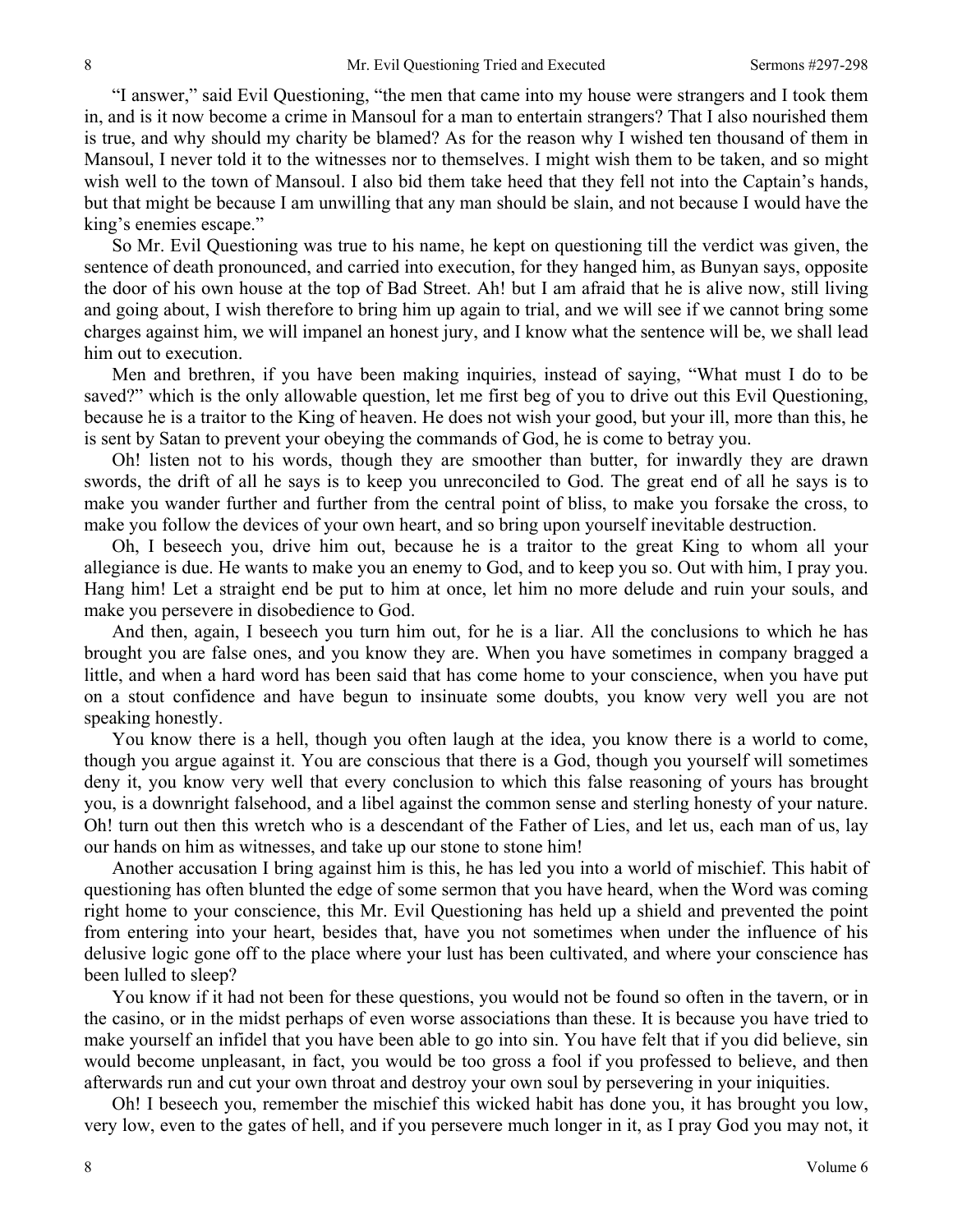9

will bring you within the portals of hell. And then, when the gate of fire is shut, there is no arm that can open it, there is no *question,* no subtle questioning, that can administer a drop of comfort to you, there is no puzzling particle of metaphysics that can be as a drop of water to cool your burning tongue.

The questioning that damned you shall be the tormentor that shall vex you, and your brain carried through fiery speculations shall forever be horrified and alarmed by new difficulties and new mysteries, which shall be as kindling for the flames of hell forever and forever. Oh! let us bring out this Evil Questioning, and hang him on a gallows high as the gallows of Haman, and God grant that we may never see him again.

I have one other charge and then I shall have closed up the accusation. Men and brethren, this man must die, for he has been a murderer. Oh! what millions of souls has Evil Questioning sent to hell! There are many gates to hell, but this is one of the widest and it is one of the most frequented, because it is a respectable gate. Men do not like to go down to perdition without having some reason, some logic to back them up, so they carry a lie in their right hand, and then they go there quietly, to meet their damnation logically, and to reason about the flames of hell when they are lying in them.

Oh, my dear hearers, let us have done with this Evil Questioning, for if not, he will ruin us, as surely as he has ruined others. Be satisfied with, "Thus saith the LORD." Take the Bible as it stands. Do not forever be raising these doubts. Do not be busying yourself with *secret things* that are no business of yours whatever. Do not forever be quibbling and putting these hard knotty points to us, while your poor soul is perishing for lack of that grace which alone can save you from the wrath to come.

"Well," says one, "but I mean to ask questions a little longer." Ah! but my dear friend, remember the habit of evil questioning grows upon a man, and at last God will fill you with your own devices. Draws there nigh a day when you will want to believe and you cannot—when questioning will come to be a strong delusion, so that you shall believe a lie—when from merely trying to be an infidel, you shall become at last a master in the arts of Belial.

Yes, you shall take your degree of Doctor in Damnation, and shall sit in the seat of the scorner, condemned, already hardened in your sin, and ripened for the fire, as those who are ready to be burned. God grant that may not be the consequence, but it will be unless Mr. Evil Questioning is speedily brought out, given up to the gallows, and never more harbored in your house.

I have thus spoken in the form of an allegory. If I have put in some words of pleasantry, it was that I might engage your attention. I feel the subject to be awfully solemn, and it is necessary that we should all think of it, and I hope you will think of it none the less because it has been clothed somewhat in an allegorical form and because I have tried to represent this evil habit as though it were an evil being that sought your destruction. My concluding head is especially addressed to the people of God, and to them I hope it will be very interesting.

**IV.** Old Mr. Evil Questioning is the father of a large family, and John Bunyan tells you about his family. He says, he married one called Miss No-hope. She was the daughter of old Dark, and when old Dark was dead, her uncle Incredulity took her and brought her up as his own daughter, and then he gave her to old Evil Questioning, and he had by her several children.

I will give you the names of them because it shall be my earnest endeavor to fire a shot at them this morning, as well as at their old father. Their names are these—Mr. Doubt, Mr. Legal Life, Mr. Unbelief, Mr. Wrong Thoughts of Christ, Mr. Clip Promise, Mr. Carnal Sense, Mr. Live-by-feeling, and Mr. Self Love. All these were the offspring of the father, and against all these a warrant was issued by the Prince Immanuel that they should be hunted down, and every one of them given to the sword.

Now, I will take the eldest son, there is Mr. Doubt—is he not the child of Evil Questioning? Why, you can see his father's image in his face. You remember Mr. Doubt called one day at the tent of Sarah, and his father with him, and Sarah said, "Shall I who am ninety years of age have pleasure? shall these breasts afford nourishment for a child?"

Here was Evil Questioning, and then Sarah laughed. That was Mr. Doubt that played off a bit of his satire, and set her laughing. Ah! had she but believed, she might have attained a nobler commendation.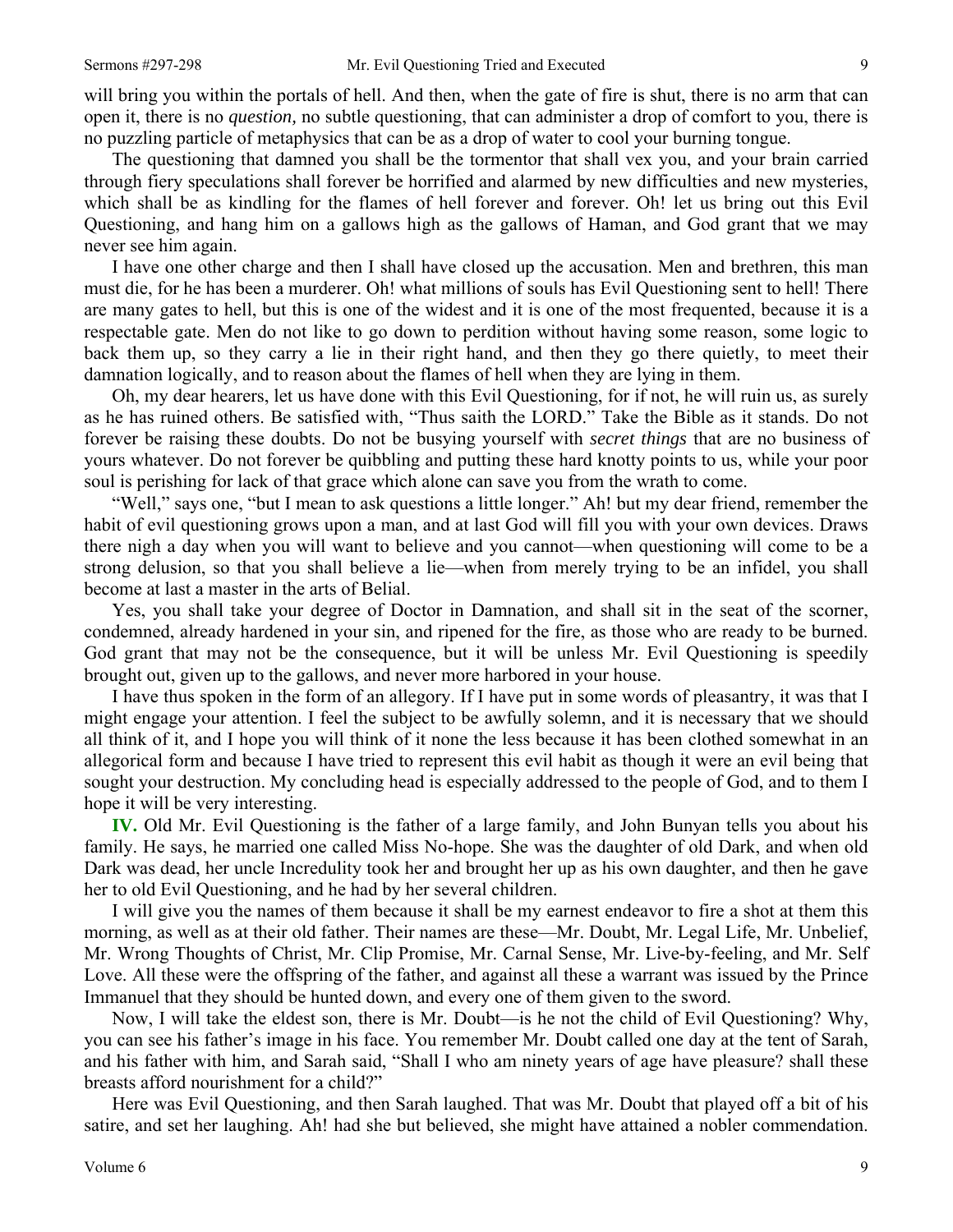It almost tarnishes her fair reputation that we must remember this of her—she was the woman who laughed at God's promise, as though it were impossible.

Brothers and sisters, Mr. Doubt has often called at your house and made you cast reflections on the promise. He has said, "How can it be true? Such a sinner as you, so weak, so vile, so unworthy." Oh believer, the promise is true, God has pledged His word and stamped His covenant with His oath. When you see a promise, never doubt it, for Doubt is the descendant of Evil Questioning, and he is a diabolian from birth up. However, I am rather apprehensive, though I publish his name today, and though I were to give you his portrait in the Hue and Cry, he will not get arrested just yet, or if he is arrested, I am afraid he will break out of his prison, and be at liberty again.

For this Mr. Doubt is everywhere about the country, and I find him in many a secluded nook by the wayside, troubling some poor woman on her dying bed, and I find him too, in many a hall where the rich man is thinking about Christ, but is kept back by this troublesome intruder, who whispers a doubt as to whether Christ will receive him. He is everywhere—but drive him out, make him hide his head, let him not be pampered and fed as he is by some people, lest Doubt grow into Despair, and you should lose your comfort and bring sorrow into your heart forever.

Another child is Mr. Clip Promise. Do you know him? He does not doubt the promise, but he clips the edge of it. He makes out that it will not all be fulfilled, only a part of it. Now there is a proclamation issued against Mr. Clip Promise, that whoever will arrest him shall be greatly honored, for he is a notorious villain, by whose doings much of the King's coin was abased, therefore it was expedient that he should be made a public example.

And Bunyan says, "They did take him, and they first set him in the pillory, and afterwards they tied his hands behind him and they whipped him through the streets of Mansoul, bidding all the children and servants whip him, and then at last they hanged him. And," says my author, "this may seem very hard treatment, but when one considers how much loss the town of Mansoul may sustain by the clipping of the promises which are the coins with which they trade, I can only say I hope that all his kith and kin may be treated with the same severity."

Oh! if you have attempted to cut the promise down, have done with it I pray you, and do take it as it stands in all its plenteousness of grace and all its sufficiency. Judge it not by your own notions, but take it as it comes from God, shining and glittering from the mint of heaven. Take it at its full current value with the merchants, and you shall surely have its equivalent in the fulfillments which God will work to you in His providence and His grace.

Moreover, I will say this unto you, the more you trade with this precious coin the more you will prize it, as Eskine sings—

> *"Let thy experience sweet declare, If able to remind, A Bochim here, a Bethel there, Thy Savior made thee find."*

Then there is Mr. Wrong-thoughts of Christ. Do you know him? Well I do not know that I have met him lately, but there was a time when he and I had a great battle, and I think he had the worst of it, for by grace I was enabled to strike him very hard. Do you know what this fellow had the impudence to tell me? He said, "Oh! Christ will never receive such a sinner as you are." And when I had come to Christ, and He received me, he said, "Oh! Christ will not hold you fast. He will it you let Him, but then you will not let Him, for you are such a sinner He cannot hold you, and He will not."

He has often made me doubt my Master's immutability or His faithfulness, or His power to save. But as far as I am personally concerned of late, I was able to seize him, and I have laid him in prison, I think he is dying of consumption, for I have not heard much of him lately. Glad enough shall I be to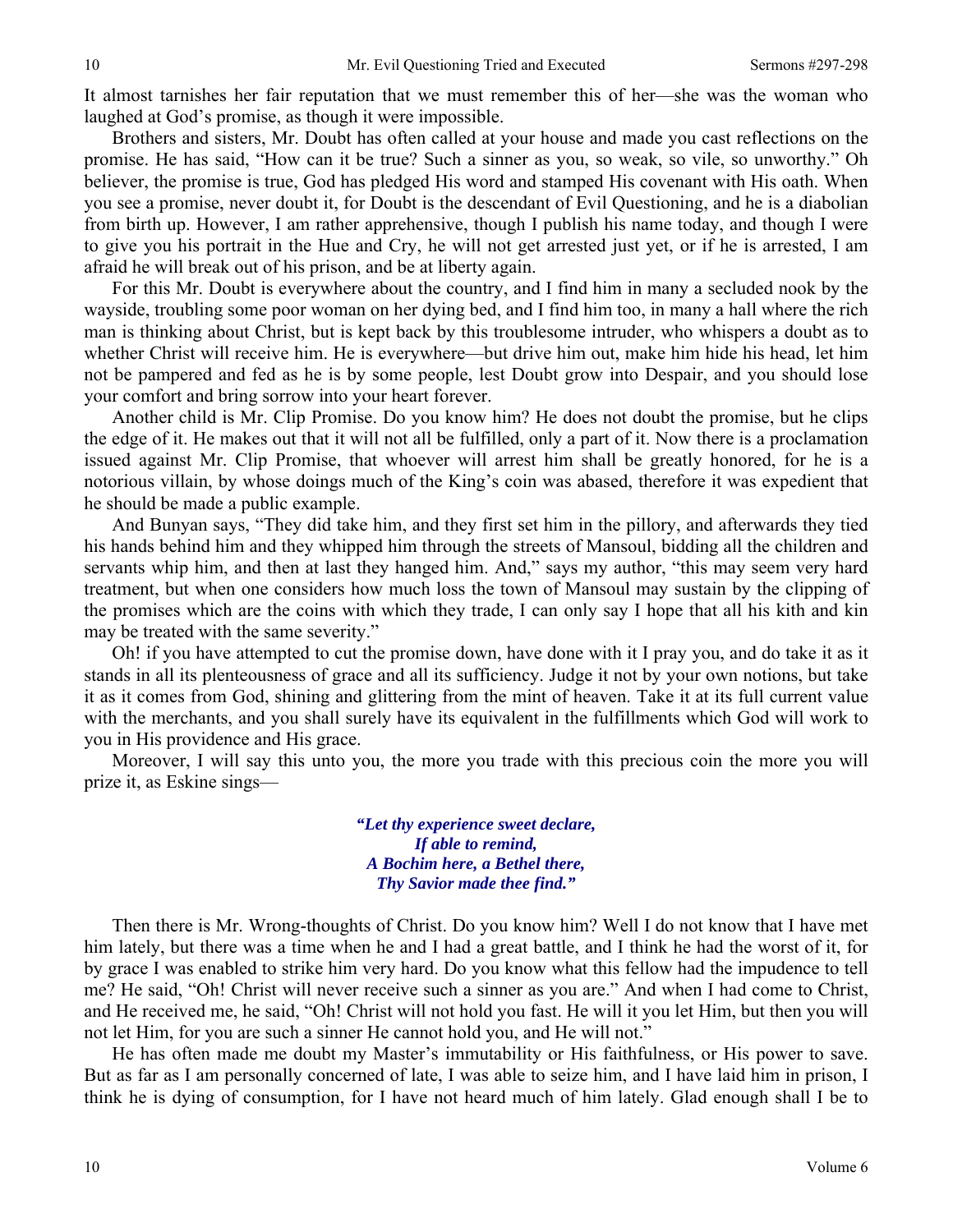have him buried once and for all. And if any of you are troubled with him, lock him up, do not let him keep abroad, for Wrong-thoughts of Christ, is one of the worst spirits that ever came up from the pit.

What! to think badly of Christ, to think of Him who is all goodness, as if He were hard-hearted or unkind. Begone, Mr. Wrong-thoughts of Christ, we will not harbor thee but will put thee in durance vile, and there shalt thou starve and die.

There are two others whom some of you may have known, Mr. Legal Life and Mr. Live-by-feeling. I think they were twins. Mr. Legal Life sometimes gets hold of the Christian and makes him judge himself by legal evidences, and not by evangelical evidences. When the Christian has kept a commandment, Mr. Legal Life will say, "There now, you live by your works."

He knows that Christians would die by their works, and that the best of them can only live by faith. And when a Christian has made a slip, and has not kept the commandment, in comes Mr. Legal Life and he says, "You are a lost soul, for you have not kept the commandments," though he knows right well, "That if any man sin, we have an Advocate with the Father, Jesus Christ the righteous." Yet he tries to make his life by the law which no Christian ever did or ever will do, for the law is of death and not of life.

Then there is Mr. Live-by-feeling, who makes us judge ourselves according to what we feel. If we feel happy and devout, "Oh," he says, "now you are in a blessed frame, the Master will accept you," anon you feel unhappy, and dull, and cold, and dead. "Oh," says Mr. Live-by-feeling, "you are no child of God, or else you would not be like this."

Now catch both these fellows, if you can, and away with them, away with such fellows from the earth. It is not fit that they should live. Come, you Christians and crucify them, nail them up, they are relatives of the old flesh, and let them die with the flesh, they will never bring you any good, they are the down-right direct opponents of the Gospel. Away with them, for "Whatsoever is not of faith is sin," and if we believe not on the Lord Jesus Christ, neither our feelings nor our efforts can ever save our souls in any measure whatsoever. Legal Life and Live-by-feeling must be put to the death.

And now I want your attention, because here is a fine opportunity for some of you to become celebrated and rich, if you are able to fully understand the commission. One of the children of old Evil Questioning was Mr. Carnal-sense. Now John Bunyan tells us, and I believe that he is right, at least I have his authority for it, and that is no mean authority, that there is a proclamation set up in the market place at Mansoul, that whosoever shall bring Mr. Carnal-sense, dead or alive, to the King Immanuel, shall be made a nobleman, shall have a right to sit at the King's table every day, and moreover, he shall be made keeper of the treasury of the city of Mansoul.

There you see is a noble opportunity for you. But saith John Bunyan, "It is rather unfavorable if you are ambitious, many there were that spent much of their time in endeavoring to discover him, but they have never been able to find him, still, it is well known that he is abroad, and that he frequents poor men's houses by night very much to their sorrow and grief."

Now if you can but lay hold of him, see how you shall be exalted, you shall have daily fellowship with your King, and you shall have the whole treasure of God to make you rich. Well, blessed be God, we do know one thing, that is, that if we cannot kill Carnal-sense, yet we can starve him a little, and if he will come abroad it shall be by night, for we will not let him come abroad in the day. Old Carnal-sense, what mischief has he done!

> *"Judge not the Lord by carnal sense, But trust Him for His grace, Behind a frowning providence, He hides a smiling face."*

Oh! Christians, get rid of the thought that you can judge your God by carnal appearances, do not take the promise by the providence, but the providence by the promise. Do not read the book of life by your